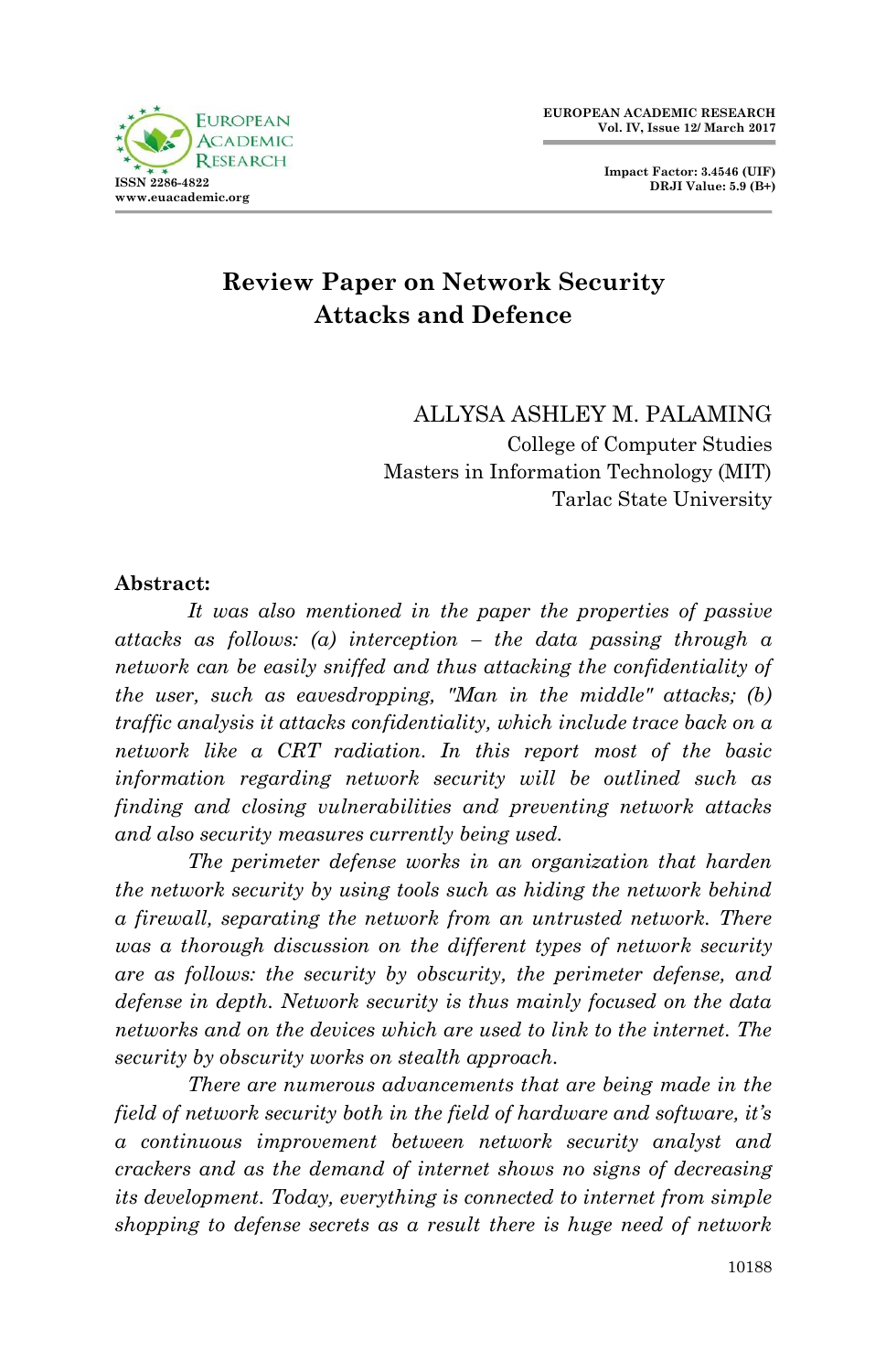*security. As internet has become a huge part of the daily life, the need of network security has also increased exponentially from the last decade.*

*Finally, network security is being improved in two fields namely hardware and security in the following ways: The hardware development in this field is not developing very rapidly as its software counterpart but nonetheless some amazing developments are being made such as using biometric systems and smartcards which can drastically reduce the number of unauthorized access. The software developments the software field is very wide when it comes to network security. Firewalls help preventing unauthorized network traffic through an unsecured network to a private network.*

**Key words**: network security, attack, network management, wireless sensor, network

### **I. INTRODUCTION**

Network security refers to protecting the websites domains or servers from various forms of attack. Network security is important in every field of today's world such as military, government and even in our daily lives. Having the knowledge of how the attacks are executed we can better protect ourselves. A network consists of routers from which information can be easily stolen by the use of malwares such as a "Trojan Horses". The synchronous network consists of switches and since they do not buffer any data and hence are not required to be protected.

Network security is thus mainly focused on the data networks and on the devices which are used to link to the internet. As forecasting goes for the field of the network security it can be said that some new trends are emerging some are based on old ideas such as biometric scanning while others are completely new and revolutionary.

In this report most of the basic information regarding network security will be outlined such as finding and closing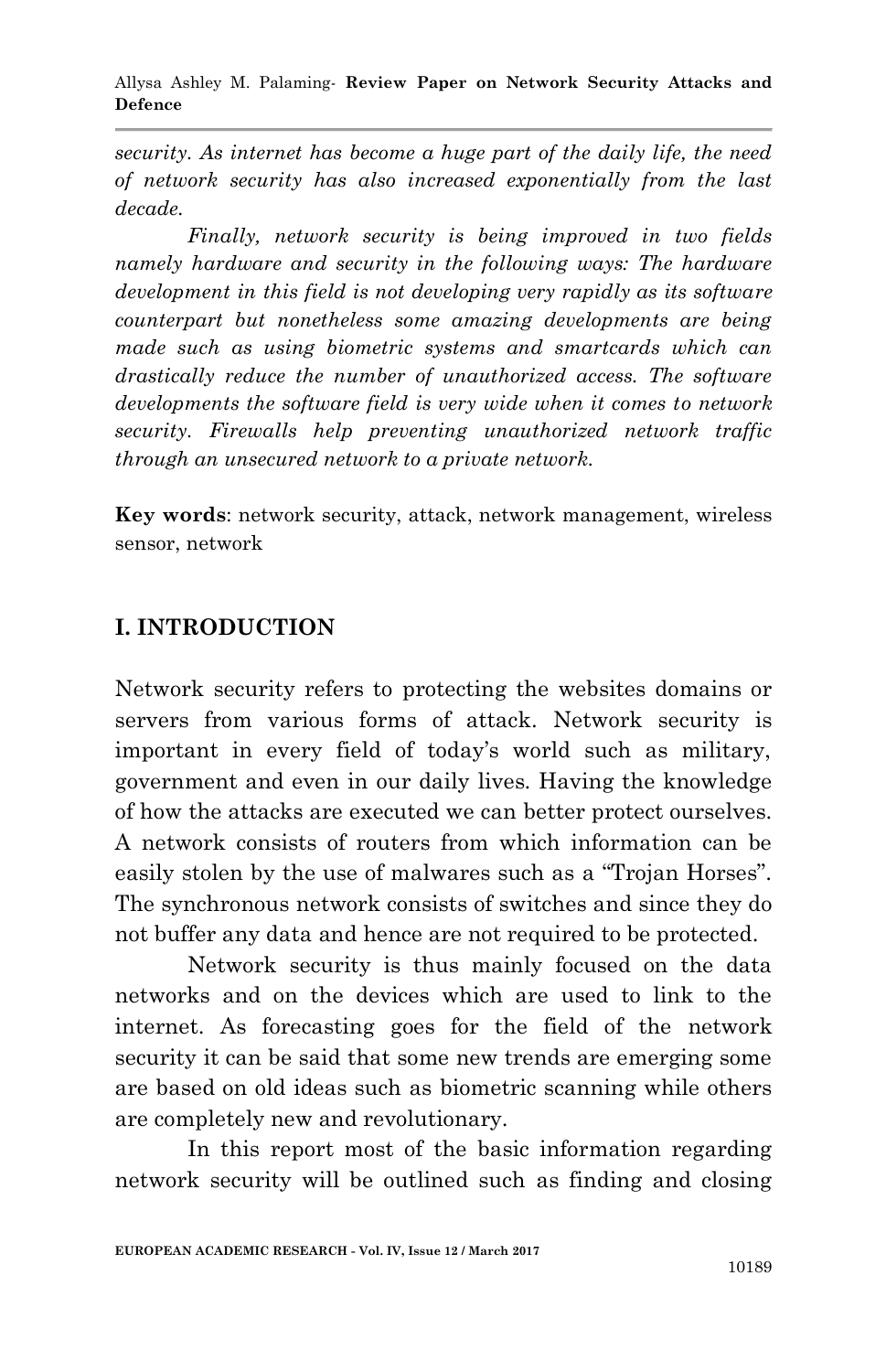vulnerabilities and preventing network attacks and also security measures currently being used.

## **II. REVIEW AND ANALYSIS**

In this paper the authors discussed the different types of security attacks such as the passive attacks, active attacks and DOS attack. They describe that passive attack includes attempts to break the system using observed data. One of its examples is plain text attack, where both the plain text and cipher text are already known to the attacker. It was also mentioned in paper the properties of passive attacks as follows: (a) interception – the data passing through a network can be easily sniffed and thus attacking the confidentiality of the user, such as eavesdropping, "Man in the middle" attacks; (b) traffic analysis it attacks confidentiality, which include trace back on a network like a CRT radiation.

Furthermore, active attacks described in the paper that the attacker sends data stream to one or both the parties involved or he can also completely cut off the data stream. Its attributes are as follows: (a) interruption – which prevents an authenticated user form accessing the site. It attacks availability such as DOS attacks; (b) modification – in this the data is modified mostly during transmission. It attacks integrity; and (c) fabrication – which is the creating counterfeit items on a network without proper authorization. It attacks authentication.

Moreover, the authors explained that DOS attack today have become a major threat to network security all over the world. They can be easily launched by anyone with the basic knowledge of network security. Many attacks are used to perform a DOS attack so as to disable service. Some of which are as follows: TCP SYN Flooding - ICMP Smurf Flooding: ICMP package is used to know whether the server is responding or not. The server replies with an ICMP echo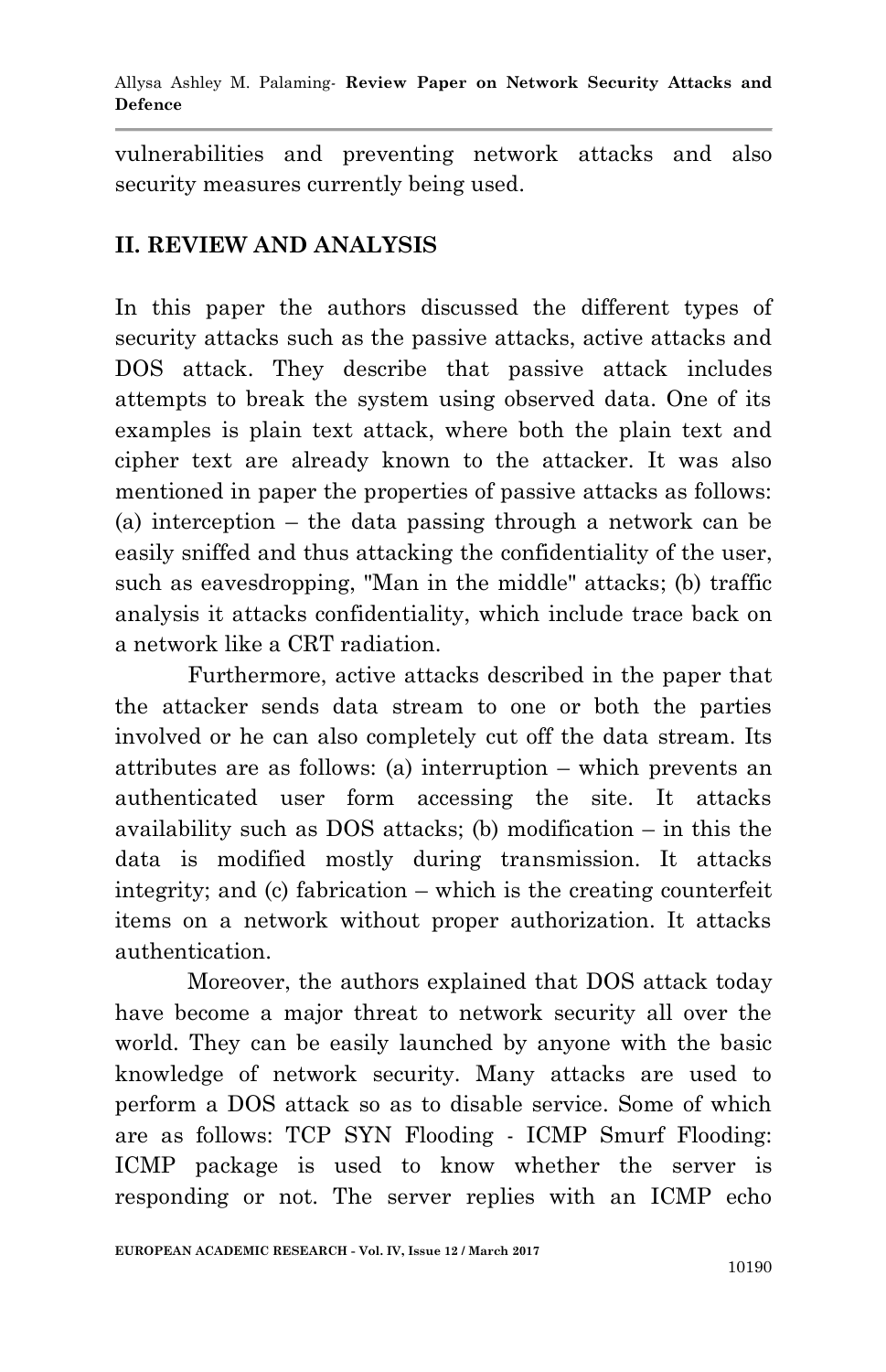command. In smurf attack the attacking host forges the ICMP echo requests having victims address as the source and the broadcast address of remote networks. The UDP Flooding many networks now use TCP and ICMP protocols to prevent DOS attacks but a hacker can send large number of packages as UDP overloading the victim and preventing any new connection.

There was a thorough discussion on the different types of network security are as follows: the security by obscurity, the perimeter defense, and defense in depth. The security by obscurity works on stealth approach. Its basic working principle is that if no one knows the system exists then it won't be attacked. The perimeter defense works in an organization that harden the network security by using tools such as hiding the network behind a firewall, separating the network from an untrusted network. This method does nothing to stop an attack from inside. The defense in depth is the best way to protect the system but also very difficult to implement. In this each system is hardened and is monitored thus acting like an island and it defends itself against the attacks.

However this cannot prevent most of the attacks, and to prevent them, the network requires configurations such as: configuration management it is as important as having a descent firewall to protect the system. As soon as a network setup is completed all its default logins, ids, address must be changed as soon as possible as all these information is available on the internet for anyone to view. The firewalls it is the most widely sold and available network security tool available in the market. This is the wall which stands between the local network and the internet and filters the traffic ad prevents most of the network attacks. There are three different types of firewalls depending on filtering at the IP level, Packet level or at the TCP or application level.

Firewalls help preventing unauthorized network traffic through an unsecured network to a private network. Firewalls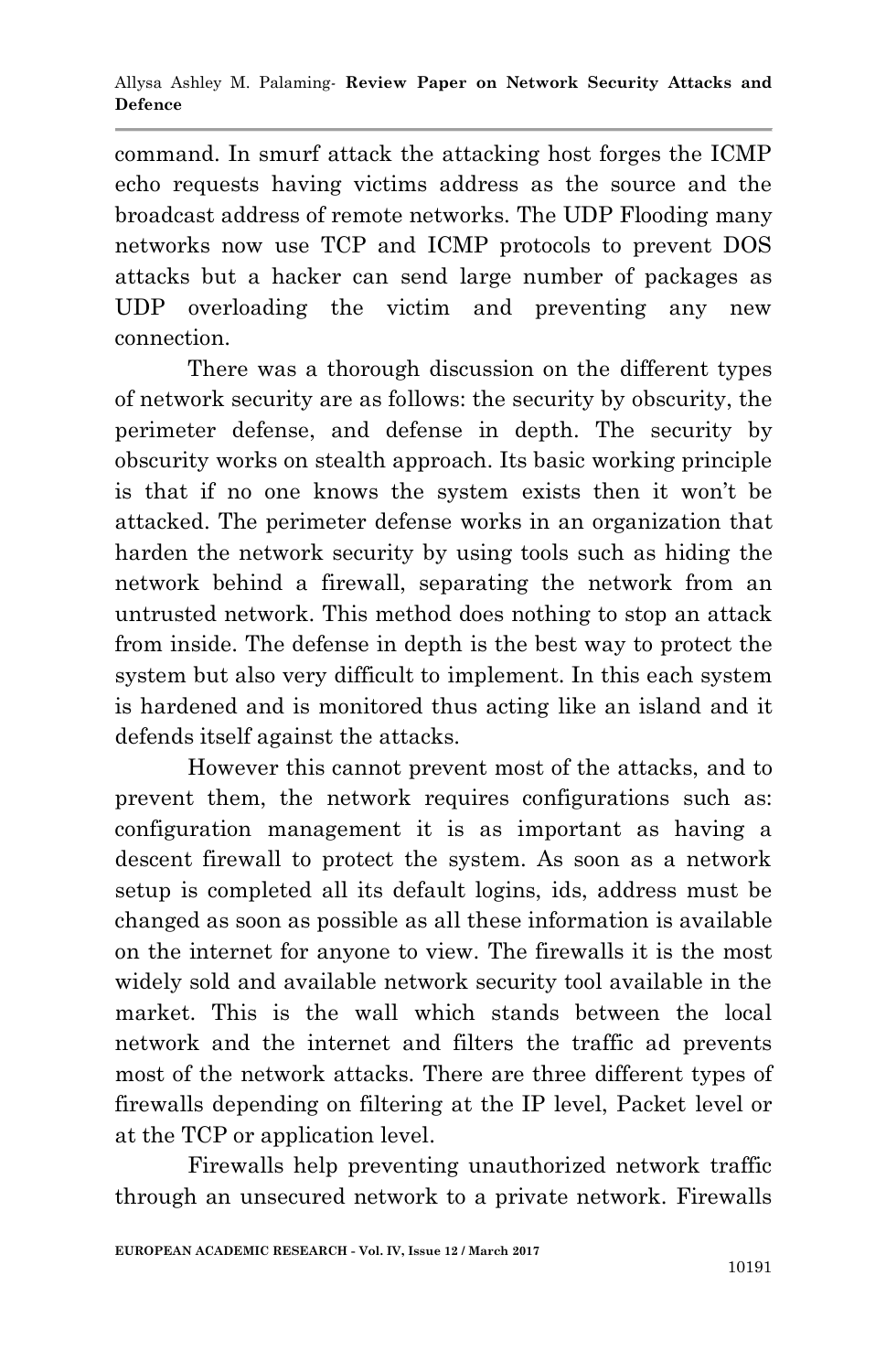only work if they are correctly configured, if somebody makes a mistake while configuring the firewall, it may allow unauthorized to enter or leave the system. Firewall also reduces the speed of network performance as it examines both incoming and outgoing traffic. Firewall does not manage any internal traffic where most of the attacks come from. Many companies are under false assumptions, that by just using a firewall they are safe, but the truth is they are not, firewall can be easily be circumvented. In the encryption methods one can prevent hacker listening onto the data because without the right key it will just be garbage to them. Different encryption method such as using HTTPS or SHTTP during the transmission of data between the client and user, will prevent Man in the middle attack (MIM), this will also prevent any sniffing of data and thus any eavesdropping.

In defense against DOS attacks there are many technologies have been developed such as intrusion detection systems (IDSs), firewalls, and enhanced routers. These things are used between the internet and servers. They monitor incoming connections as well as outgoing connections and automatically take steps to protect the network. They have traffic analysis, access control, redundancy built into them.

In the vulnerability testing one must find any open vulnerabilities in the network and close them, these may include open ports and also faulty and outdated software with known vulnerabilities, outdated firewall rules.

For the sake of privacy, confidentiality and availability the communications on the web should always be encrypted this reduces the number of attacks and prevents anyone to view the ongoing transmissions. Using this mechanism can spread resources and prevent dependent on one system. The secure sockets layer it uses both asymmetric and symmetric keys encryption transfer data in a secure mode over a network. When SSL is used in a browser it established a secure connection between the browser and the server. The secure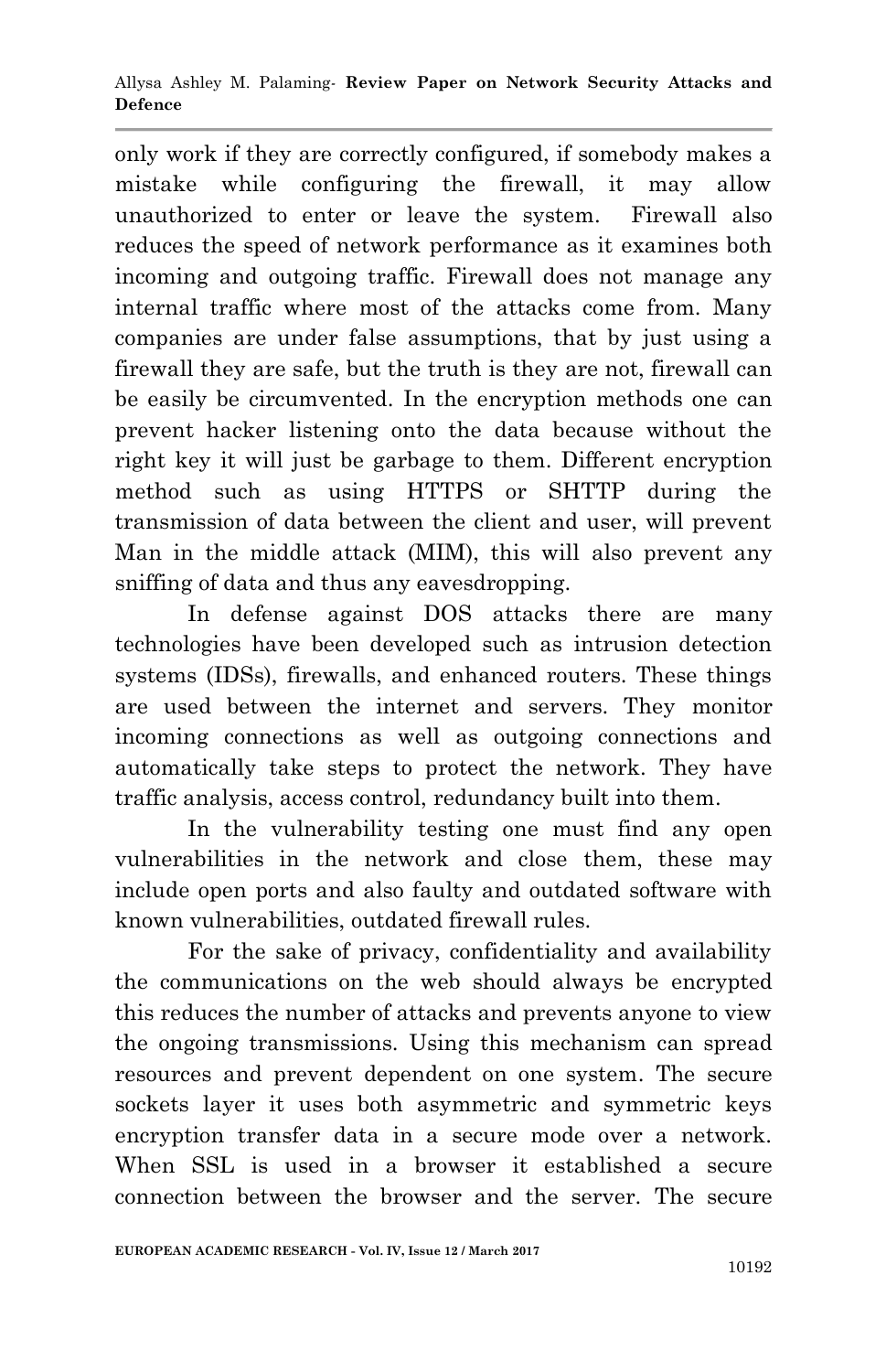HTTP (SHTTP) it is an alternative to HTTPS, it has the same working as HTTPS and is designed to secure web pages and their messages. There are differences between SHTTP and SSL protocol such as SSl is a connection oriented protocol and it works it transport level by providing a secure tunnel for transmission whereas SHTTP works on application level and each message is encrypted separately, but secure tunnel is created. The VPN (Virtual Private Network) is a way to transport traffic on an unsecured network. It uses a combination of encrypting, authentication and tunnelling. The most known and used protocols are as follows: (a) point-to-point tunnelling, (b) protocol (PPTP), (c) layer 2 tunnelling protocol (L2TP), (d) internet protocol security (IPsec) and (e) SOCKS.

The e-mail security as both the sender and receiver of the email one must be concerned about the sensitivity of the information in the mail, it being viewed by unauthorized users, being modified in the middle or in the storage. Email can be easily counterfeit therefore one must always authenticate its source. E-mail can also be used as a delivery mechanism for viruses.

Finally, network security is being improved in two fields namely hardware and security in the following ways: The hardware development in this field is not developing very rapidly as its software counterpart but nonetheless some amazing developments are being made such as using biometric systems and smartcards which can drastically reduce the number of unauthorized access. The software developments the software field is very wide when it comes to network security. It includes firewall, antivirus, VPN, intrusion detection, and many much more. The improvement of network security is basically still the same. When new viruses are found virus definitions are updated, it's the same for firewalls instead their rules are updated.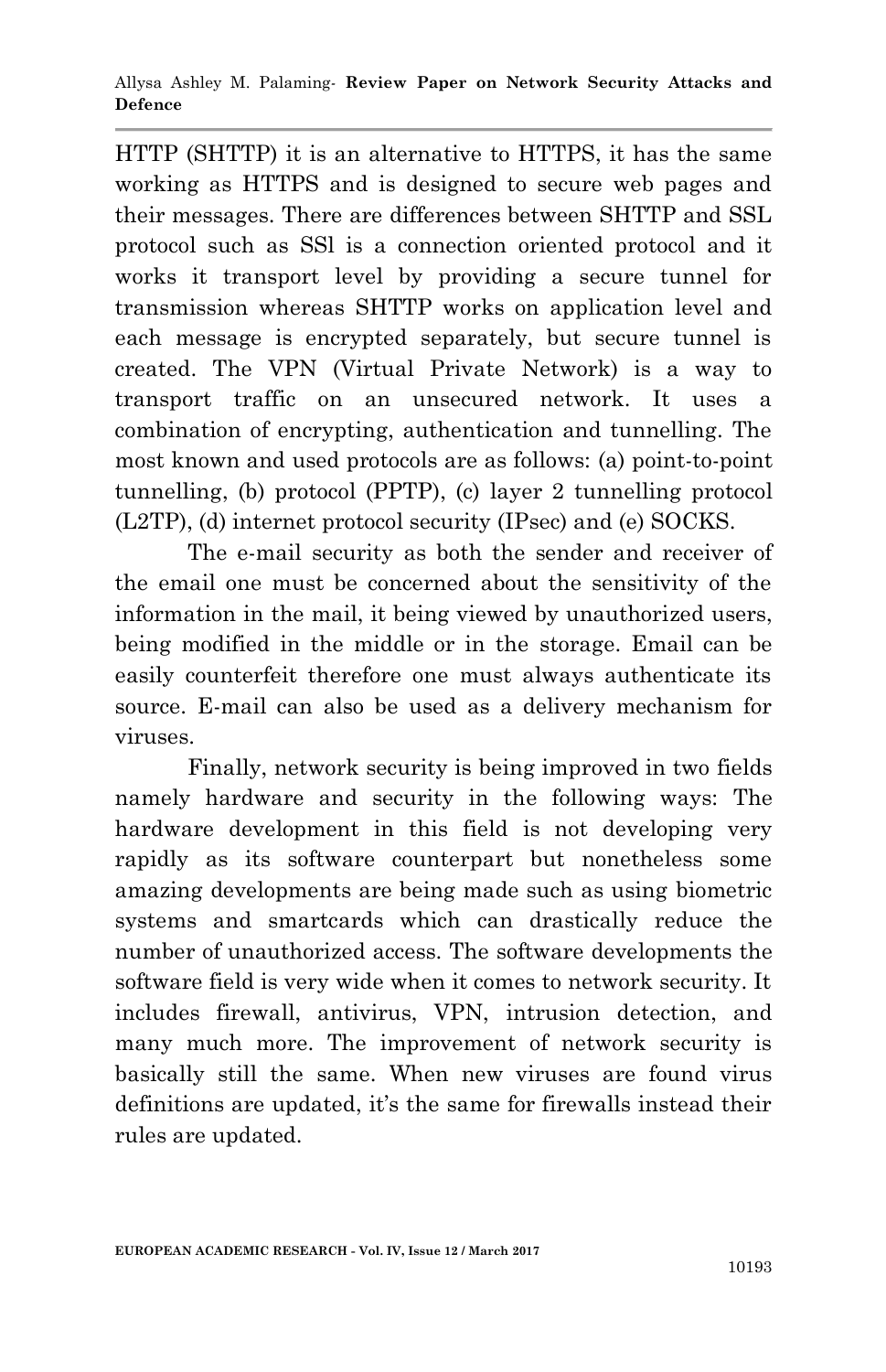Allysa Ashley M. Palaming*-* **Review Paper on Network Security Attacks and Defence**

### **III. RECAPITULATION AND CONCLUSION**

As internet has become a huge part of our daily life, the need of network security has also increased exponentially from the last decade. As more and more users connect to the internet it attracts a lot of criminals. Today, everything is connected to internet from simple shopping to defense secrets as a result there is huge need of network security. Most of the attacks can be easily prevented, by following many simply methods as outlined by the authors in this paper. As new and more sophisticated attacks occur, researchers across the world find new methods to prevent them. There are numerous advancements that are being made in the field of network security both in the field of hardware and software, it's a continuous improvement between network security analyst and crackers and as the demand of internet shows no signs of decreasing its development.

#### **IV. REFERENCES**

[1] B. Daya,"Network Security: History, Importance, and Future ,"University of Florida Department of Electrical and Computer Engineering, 2013.

http://web.mit.edu/~bdaya/www/Network%20Security.pdf

[2] Li CHEN, Web Security: Theory And Applications, School of Software, Sun Yat-sen University, China.

[3] J. E. Canavan, Fundamentals of Network Security, Artech House Telecommunications Library, 2000.

[4] A. R. F. Hamedani, "Network Security Issues, Tools for Testing," School of Information Science, Halmstad University, 2010.

[5] S. A. Khayam, Recent Advances in Intrusion Detection, Proceedings of the 26th Annual Computer Security